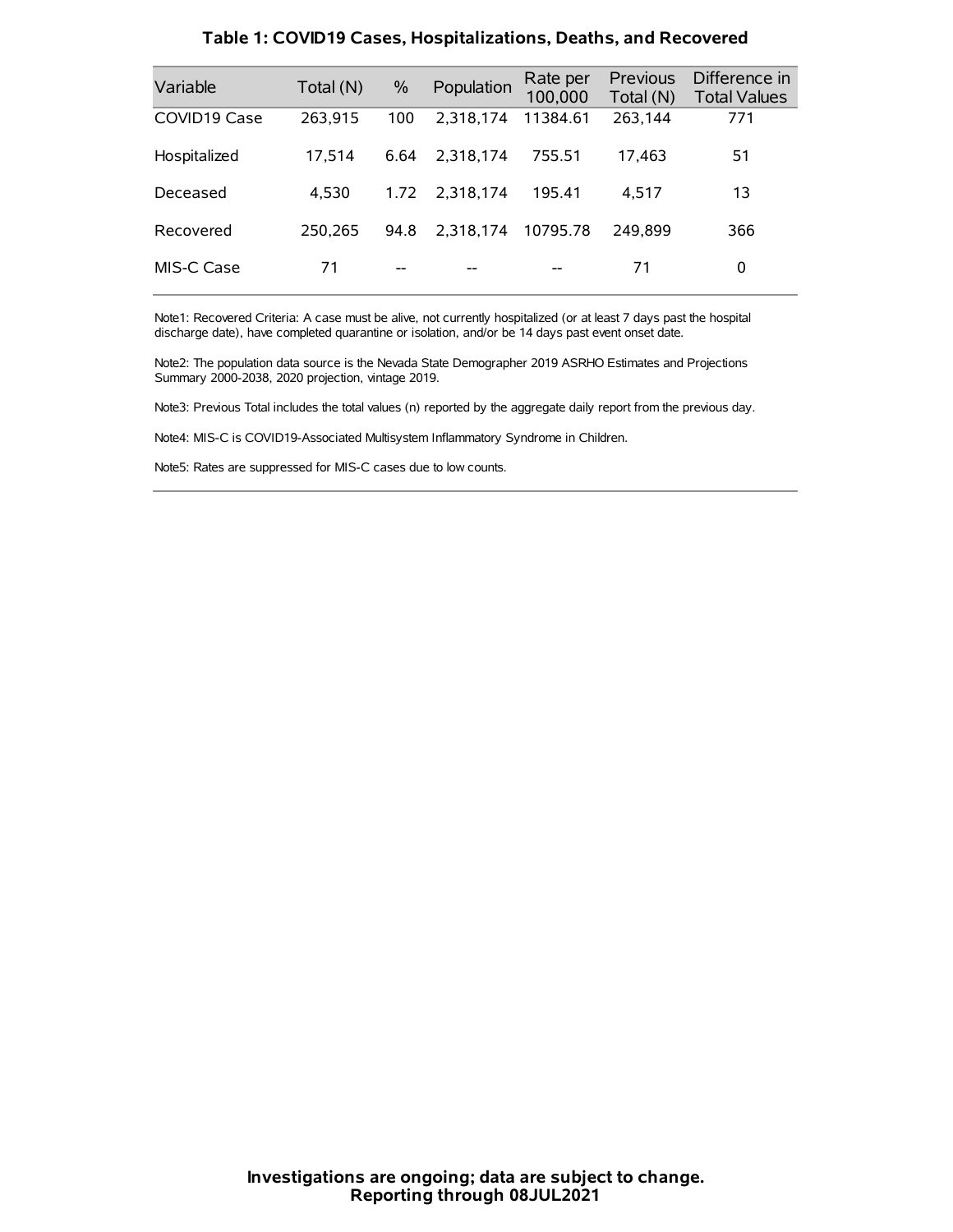# **Table 2: COVID19 Cases**

| Variable                     | Outcome                           | $\mathsf{N}$ | $\%$ | Population | Rate per<br>100,000 |
|------------------------------|-----------------------------------|--------------|------|------------|---------------------|
| Age Categories               | Aged 4 or less                    | 5452         | 2.07 | 149,165    | 3655.0              |
|                              | Aged 5 to 17                      | 25565        | 9.69 | 406,595    | 6287.6              |
|                              | Aged 18 to 24                     | 32996        | 12.5 | 216,762    | 15222               |
|                              | Aged 25 to 49                     | 121034       | 45.9 | 803,732    | 15059               |
|                              | Aged 50 to 64                     | 50841        | 19.3 | 423,461    | 12006               |
|                              | Aged $64+$                        | 27933        | 10.6 | 318,459    | 8771.3              |
|                              | Unknown                           | 94           | 0.04 |            |                     |
| <b>Birth Sex</b>             | Female                            | 134985       | 51.1 | 1,160,285  | 11634               |
|                              | Male                              | 126674       | 48.0 | 1,157,889  | 10940               |
|                              | Unknown                           | 2256         | 0.85 |            |                     |
| Race/Ethnicity               | Hispanic                          | 85438        | 32.4 | 763,053    | 11197               |
|                              | White                             | 66627        | 25.2 | 1,006,929  | 6616.9              |
|                              | <b>Black</b>                      | 20803        | 7.88 | 262,671    | 7919.8              |
|                              | Asian or Pacific Islander         | 19991        | 7.57 | 270,209    | 7398.3              |
|                              | American Indian, Eskimo, or Aleut | 399          | 0.15 | 15,311     | 2605.9              |
|                              | Other                             | 18472        | 7.00 |            |                     |
|                              | Unknown                           | 52185        | 19.8 |            |                     |
| Underlying Medical Condition | <b>Yes</b>                        | 52240        | 19.8 |            |                     |
|                              | No/Unknown                        | 211675       | 80.2 |            |                     |

Note1: Breakdown of Race is exlusively non-Hispanic.

Note2: Underlying Medical Condition is any identified health condition.

Note3: The population data source is the Nevada State Demographer 2019 ASRHO Estimates and Projections Summary 2000-2038, 2020 projection, vintage 2019.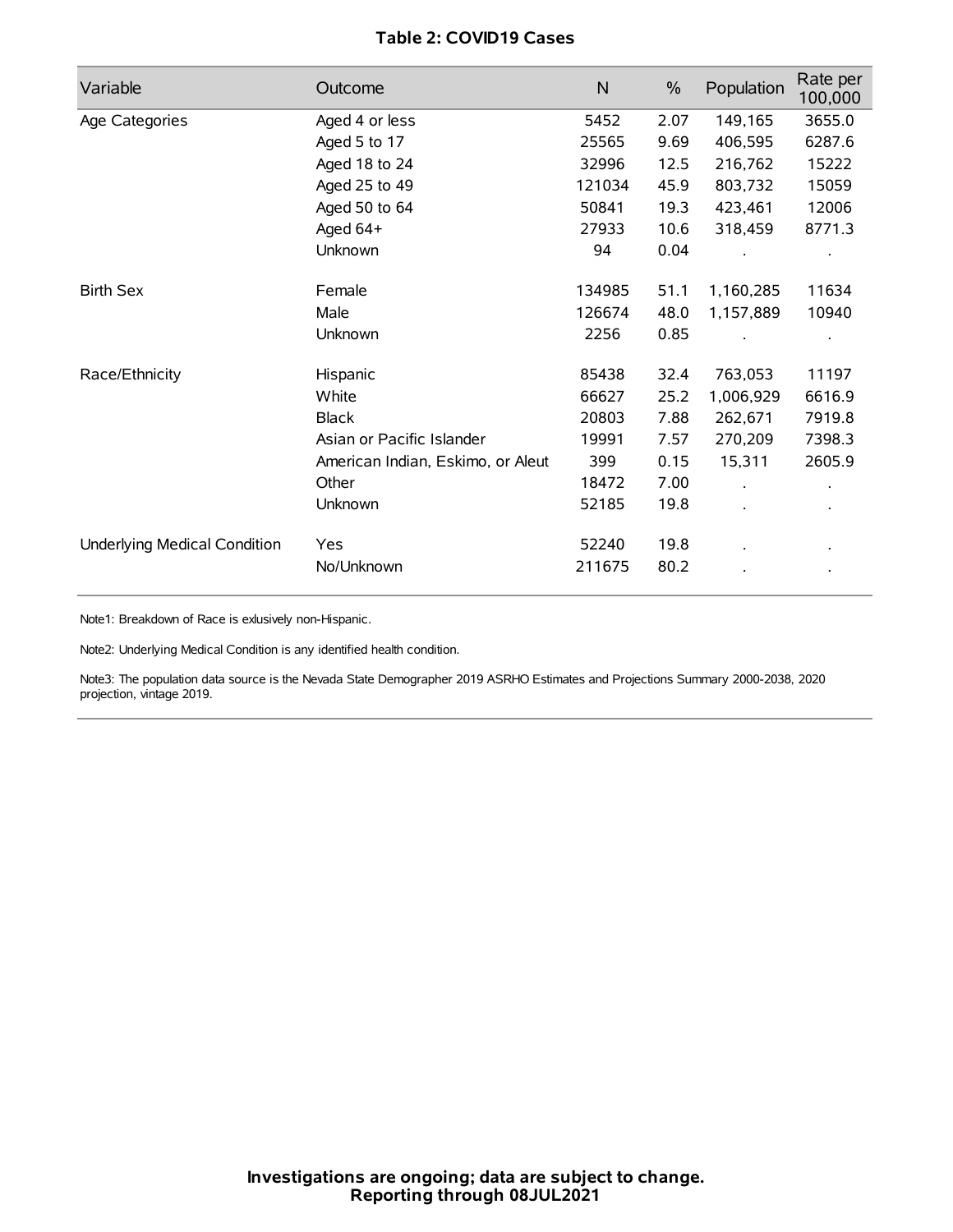| Variable         | Outcome                           | N    | $\%$ | Population | Rate per<br>100,000 |
|------------------|-----------------------------------|------|------|------------|---------------------|
| Age Categories   | Aged 4 or less                    | 120  | 0.7  | 149,165    | 80.45               |
|                  | Aged 5 to 17                      | 202  | 1.2  | 406,595    | 49.68               |
|                  | Aged 18 to 24                     | 378  | 2.2  | 216,762    | 174.38              |
|                  | Aged 25 to 49                     | 4169 | 23.8 | 803,732    | 518.70              |
|                  | Aged 50 to 64                     | 4905 | 28.0 | 423,461    | 1158.3              |
|                  | Aged 64+                          | 7738 | 44.2 | 318,459    | 2429.8              |
|                  | Unknown                           | 2    | 0.0  |            |                     |
| <b>Birth Sex</b> | Female                            | 7730 | 44.1 | 1,160,285  | 666.22              |
|                  | Male                              | 9755 | 55.7 | 1,157,889  | 842.48              |
|                  | Unknown                           | 29   | 0.2  |            |                     |
| Race/Ethnicity   | Hispanic                          | 5202 | 29.7 | 763,053    | 681.73              |
|                  | White                             | 6162 | 35.2 | 1,006,929  | 611.96              |
|                  | <b>Black</b>                      | 2307 | 13.2 | 262,671    | 878.29              |
|                  | Asian or Pacific Islander         | 1946 | 11.1 | 270,209    | 720.18              |
|                  | American Indian, Eskimo, or Aleut | 32   | 0.2  | 15,311     | 208.99              |
|                  | Other                             | 672  | 3.8  |            |                     |
|                  | Unknown                           | 1193 | 6.8  |            |                     |

# **Table 3: COVID19 Hospitalizations - General Characteristics**

Note1: Breakdown of Race is exlusively non-Hispanic.

Note2: The population data source is the Nevada State Demographer 2019 ASRHO Estimates and Projections Summary 2000-2038, 2020 projection, vintage 2019.

Note3: Rates for categories with fewer than 12 cases are suppressed due to high relative standard error.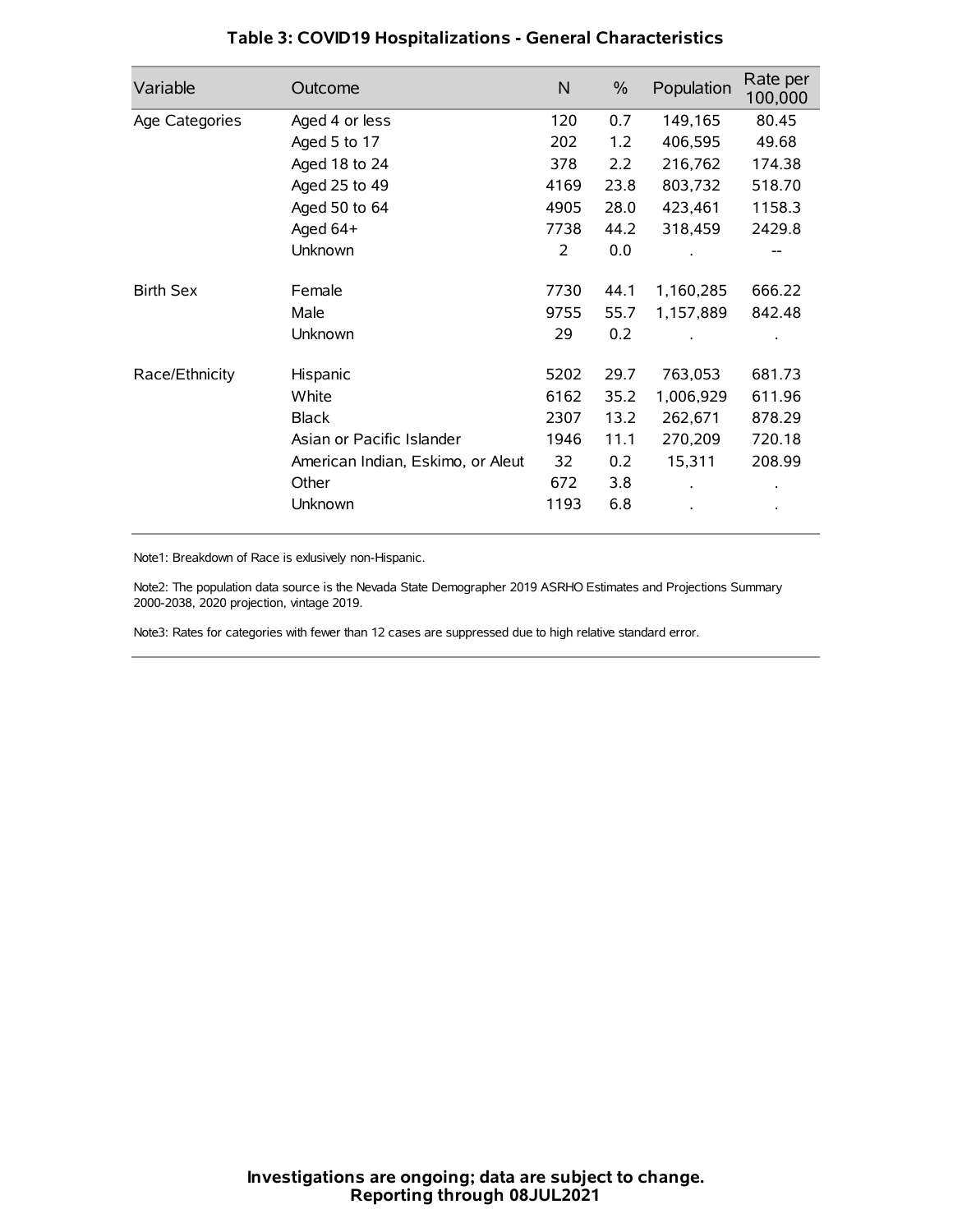| Variable                            | Outcome   | N     | $\frac{0}{0}$ |
|-------------------------------------|-----------|-------|---------------|
| Deceased                            | Yes       | 3839  | 21.9          |
|                                     | No        | 13675 | 78.1          |
| ICU                                 | Yes       | 4518  | 25.8          |
|                                     | <b>No</b> | 12996 | 74.2          |
| Intubated                           | Yes       | 2191  | 12.5          |
|                                     | <b>No</b> | 15323 | 87.5          |
| <b>Underlying Medical Condition</b> | Yes       | 11213 | 64.0          |
|                                     | No        | 6301  | 36.0          |
| Hypertension                        | Yes       | 6512  | N/A           |
| Immunocompromised                   | Yes       | 383   | N/A           |
| Chronic Heart Disease               | Yes       | 2261  | N/A           |
| Chronic Liver Disease               | Yes       | 231   | N/A           |
| Chronic Kidney Disease              | Yes       | 1558  | N/A           |
| <b>Diabetes</b>                     | Yes       | 4923  | N/A           |
| Neurologic/Neurodevelopmental       | Yes       | 799   | N/A           |
| Chronic Lung Disease                | Yes       | 2718  | N/A           |
| <b>Historically Healthy</b>         | Yes       | 3294  | N/A           |
| Other                               | Yes       | 4584  | N/A           |

# **Table 4: COVID19 Hospitalizations - Morbidity**

Note1: Underlying Medical Condition is any identified health condition.

Note2: The breakdown of health conditions are not mutually exlusive (i.e., a person can have more than one risk factor).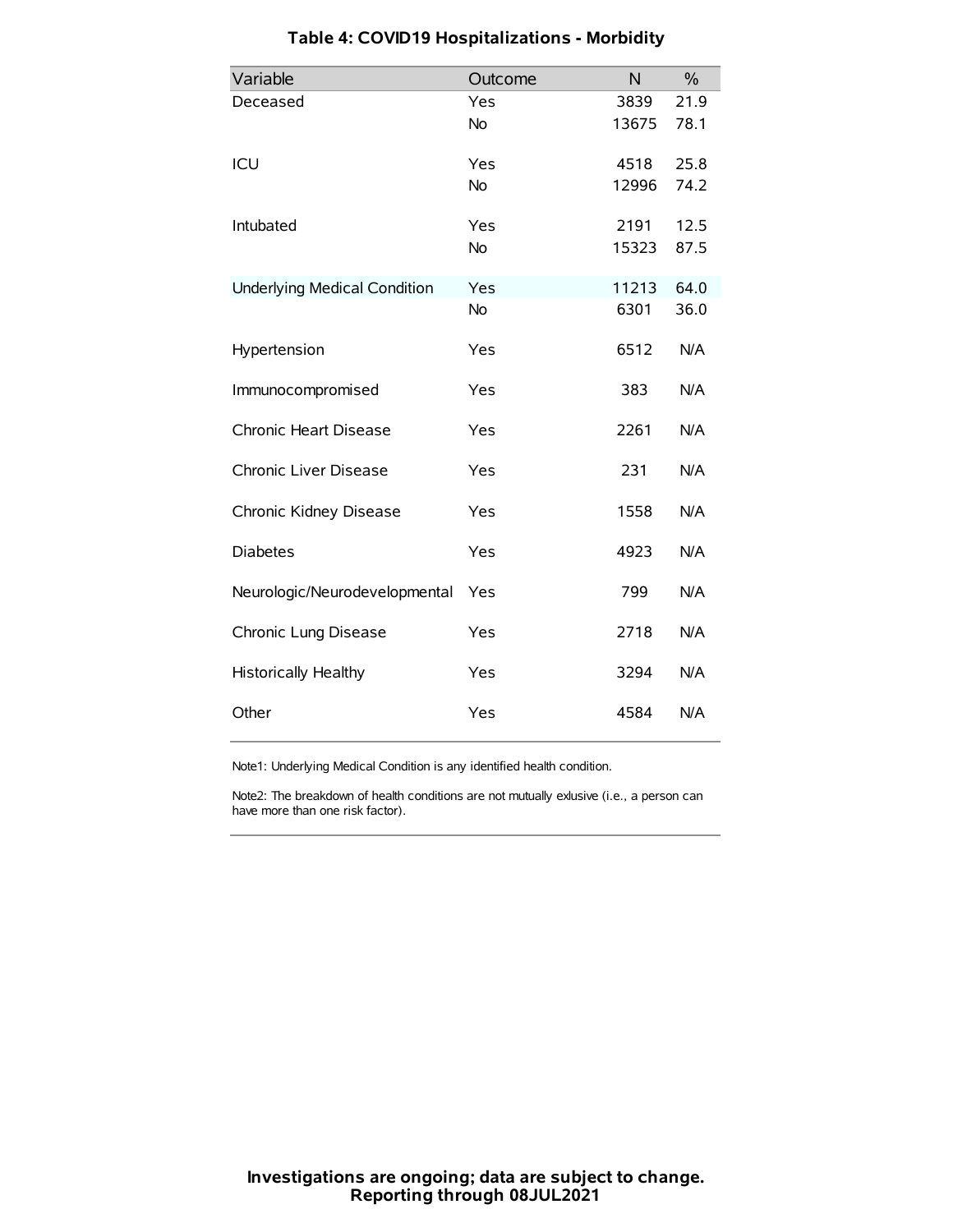| Variable         | Outcome                           | N    | $\%$ | Population | Rate per<br>100,000 |
|------------------|-----------------------------------|------|------|------------|---------------------|
| Age Categories   | Aged 5 to 17                      | 4    | 0.1  | 406,595    | --                  |
|                  | Aged 18 to 24                     | 10   | 0.2  | 216,762    |                     |
|                  | Aged 25 to 49                     | 320  | 7.1  | 803,732    | 39.81               |
|                  | Aged 50 to 64                     | 910  | 20.1 | 423,461    | 214.90              |
|                  | Aged $64+$                        | 3286 | 72.5 | 318,459    | 1031.8              |
| <b>Birth Sex</b> | Female                            | 1712 | 37.8 | 1,160,285  | 147.55              |
|                  | Male                              | 2810 | 62.0 | 1,157,889  | 242.68              |
|                  | Unknown                           | 8    | 0.2  |            |                     |
| Race/Ethnicity   | Hispanic                          | 1231 | 27.2 | 763,053    | 161.33              |
|                  | White                             | 2049 | 45.2 | 1,006,929  | 203.49              |
|                  | <b>Black</b>                      | 544  | 12.0 | 262,671    | 207.10              |
|                  | Asian or Pacific Islander         | 626  | 13.8 | 270,209    | 231.67              |
|                  | American Indian, Eskimo, or Aleut | 11   | 0.2  | 15,311     |                     |
|                  | Other                             | 45   | 1.0  |            | $\bullet$           |
|                  | Unknown                           | 24   | 0.5  |            |                     |

## **Table 5: COVID19 Deaths - General Characteristics**

Note1: Breakdown of Race is exlusively non-Hispanic.

Note2: The population data source is the Nevada State Demographer 2019 ASRHO Estimates and Projections Summary 2000-2038, 2020 projection, vintage 2019.

Note3: Rates for categories with fewer than 12 cases are suppressed due to high relative standard error.